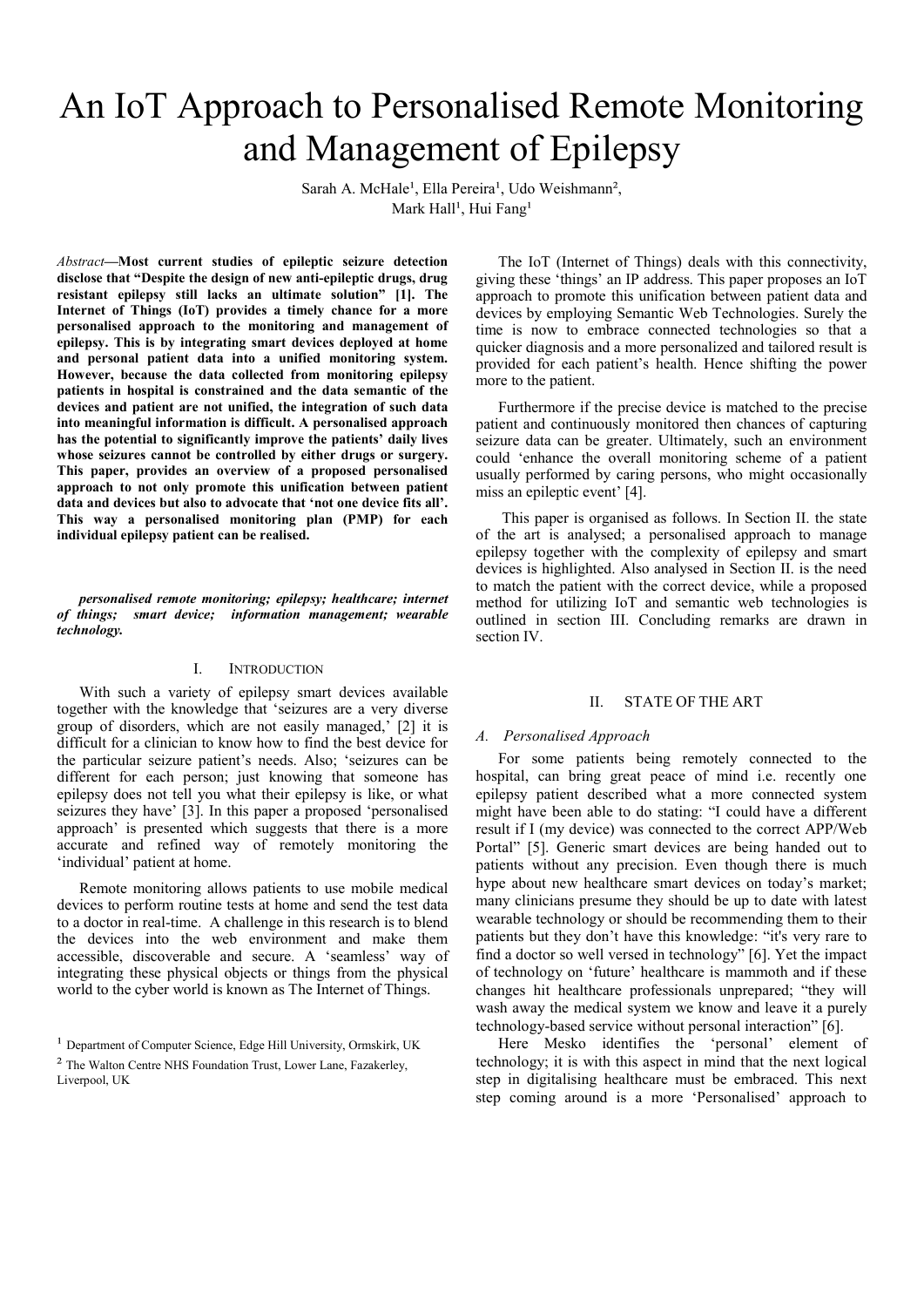Healthcare; hence current research identifies this as a "new trend in medicine focusing on patient-centered care" [7].

#### *B. The Complexity of Epilespy and Smart Devices*

With so many existing epilepsy devices, (smart and nonsmart) together with associated factors (refer to sample in Table I.) and with so many eventualities in capturing a seizure at home, it is difficult to know the best device to implement. For example the patient could be in the bath, in bed, or watching the TV when the seizure occurs. For instance a Smart Watch used for monitoring shaking may not be comfortable to wear in bed, so a Smart Mattress would take its place. Likewise a Companion Monitor which monitors bed movement and sound but would not be fitting in the shower [3]. Another variant is that different types of seizures will present themselves and there are not always the solutions at the clinician's fingertips; devices are just not suitable for all the different environments we live in.

In fact there are over 40 different types of seizures [8], but even though there is this enormous variety of behaviours that may occur in different types of seizures it is also known that seizures are usually; "Stereotypic" meaning symptoms are similar whenever they occur [8]. So with this in mind an individual 'seizure type profile' or an individual 'patient dataset' can be created.

#### *C. Matching The Patient with The Correct Device*

Smart devices are becoming increasingly popular in supporting patients in their daily routines, this is due to the recent advances in "sensor development, processing and displays which have enabled devices" [9] with sensors which are wearable.[10] Depending on the patient, "some wearable devices can be placed on the almost any part of the body: wrist, ankle, waist, chest, arm, legs, etc. [10] Another factor influencing patient-device suitability is design: "A good design can also reduce mental and physical stress, reduce learning curve, improve user device operability in using the device and thus improve overall product quality." [11]

Currently there are epilepsy devices and apps that track medication, send reminders to take medication, some are for emergency with buttons to press before losing consciousness with a seizure and some detect a seizure based on the pattern of jerks [12]. However, there is a danger that epilepsy patients and their Doctors: "faced with a bewildering range of devices" [13] may have difficulty in coming to a "balanced interpretation" of the device.

Therefore, it is vital to choose the most appropriate device, to find evidence on device reliability for a particular seizure type, and specifically to avoid "false alarms which can be disruptive for the family." Patients with epilepsy must "discuss with their doctors the pros and cons of each device" [13].

Another problem is that some clinicians remain reluctant to adapt to smart device use in clinical practice [14]. Although medical devices and apps inarguably provide the HCP (Health Care Professional) with many advantages, they are currently being used without a 'thorough understanding of their associated risks and benefits' [15]. The main factor behind a device value may ultimately be "its ability to provide meaningful, accurate, and timely information" and as observed by Ventola [16] "guidance to the end user in order to serve the vital purpose of improving patient outcomes." Therefore preparations need to be in place to realise these goals. There is still time and measures that can be taken to "guide" clinicians to choose the most precise device.

Furthermore although smart device usage is currently high by healthcare providers, "little is known about the specific patient care-related tasks performed by physicians on these devices" [17]. Yet, "the ability to obtain the right information at the right place and time is vital for hospital-based physicians" [17]. Hence medical devices and apps are already proving invaluable tools for healthcare professionals, but as their features and uses expand, there is a danger that because they are becoming even more widely incorporated into nearly every aspect of clinical practice' [18] there may not be the knowledge or tools to match the correct device with the correct patient.

Again advocating the importance of devices; "The biggest problem in caring for people with epilepsy or doing epilepsy clinical trials is poor information," [19] "Biomedical devices that can improve the quality of information have the potential to vastly increase the efficacy of epilepsy management." As available devices grow, if clinicians could be provided with more guidance in understanding and choosing which device suits which situation then the management and monitoring of epilepsy could be improved: "Seizure detection devices are at a relatively early stage of development and, as yet, there are no large-scale studies or studies that compare the effectiveness of one device against others" [20].

|                                                              | Sample factors associated with epilepsy devices |                       |                                                                       |                                                    |  |
|--------------------------------------------------------------|-------------------------------------------------|-----------------------|-----------------------------------------------------------------------|----------------------------------------------------|--|
| <b>Epilepsy</b><br>Devices:<br>Smart and<br><b>Non-Smart</b> | Placement/<br><b>Situation</b>                  | Use at<br><b>Home</b> | <b>Purpose</b><br>(Detection,<br>Alarm.<br>Diagnostic,<br>Monitoring) | <b>Medical</b><br><b>Training</b><br><b>Needed</b> |  |
| EEG (Gold<br>Standard)                                       | Brain (real<br>time hospital<br>setting)        | N <sub>0</sub>        | Monitoring                                                            | Yes                                                |  |
| <b>Smart Belt</b>                                            | Torso                                           | <b>Yes</b>            | Detection                                                             | N <sub>0</sub>                                     |  |
| Vagus Nerve<br>Stimulation<br>(VNS)                          | Nerve in<br>Neck                                | N <sub>0</sub>        | Diagnostic/<br>Prevention                                             | Yes                                                |  |
| <b>Brain</b><br>Stethoscope                                  | <b>Brain</b>                                    | No                    | Monitoring                                                            | Yes                                                |  |
| $Medpage^{TM}$<br>Model MP5                                  | Mattress                                        | Yes                   | Alarm (for<br>Nocturnal<br>Seizures)                                  | N <sub>0</sub>                                     |  |
| Emfit                                                        | <b>Mattress</b>                                 | Yes                   | No<br>Alarm<br>Nocturnal<br>Seizures)                                 |                                                    |  |
| <b>SmartWatchTM</b>                                          | Wrist                                           | Yes                   | Monitoring/<br>$\overline{N}$<br>Alarm                                |                                                    |  |
| Embrace                                                      | Wrist                                           | Yes                   | N <sub>0</sub><br>Monitoring/<br>Alarm                                |                                                    |  |
| <b>SAMi</b>                                                  | Surveillance                                    | <b>Yes</b>            | N <sub>0</sub><br>Camera/Video:<br>Monitoring/<br>Alarm               |                                                    |  |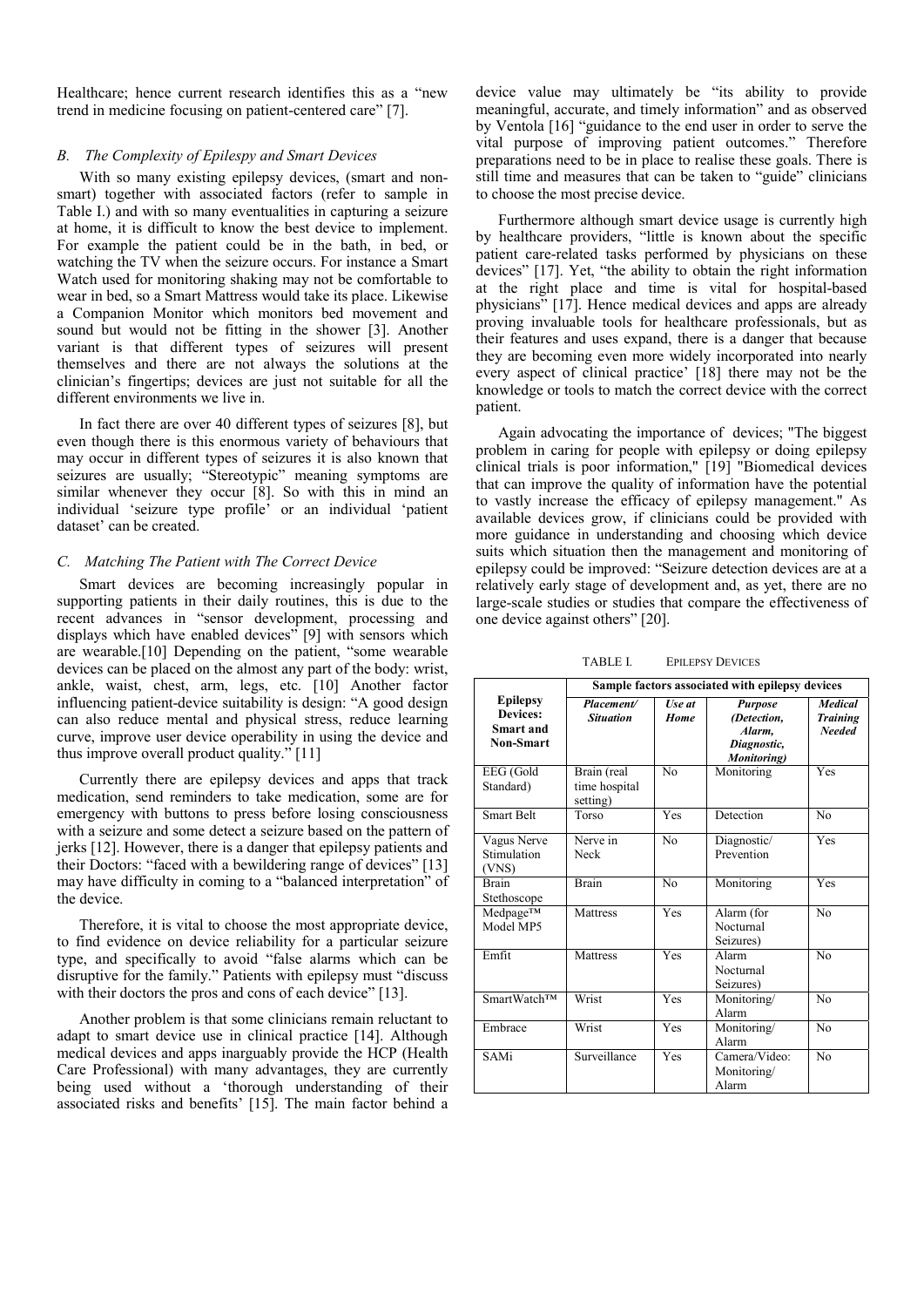|                                                                     | Sample factors associated with epilepsy devices |                |                                                                       |                                                    |  |
|---------------------------------------------------------------------|-------------------------------------------------|----------------|-----------------------------------------------------------------------|----------------------------------------------------|--|
| <b>Epilepsy</b><br><b>Devices:</b><br>Smart and<br><b>Non-Smart</b> | Placement/<br><b>Situation</b>                  | Use at<br>Home | <b>Purpose</b><br>(Detection,<br>Alarm,<br>Diagnostic,<br>Monitoring) | <b>Medical</b><br><b>Training</b><br><b>Needed</b> |  |
| EpiLert                                                             | Wrist/Foot                                      | <b>Yes</b>     | Detection                                                             | No                                                 |  |
| Continuous<br>Audio Visual<br>EEG<br>Recording                      | Scalp<br>(Electrodes)                           | N <sub>0</sub> | Diagnostic                                                            | Yes                                                |  |

# *D. Unity for Patient at home with Device and Hospital*

This investigatory research found several further gaps: i.e. lack of communication between device, patient and the hospital, the importance of empowering the patient and how 'false alarms' from devices are wasting time highlighting again the requirement for the patient being allocated the correct device. Therefore this proposed approach will be more 'patient focused' than older approaches. It will be designed to 'empower the patient' and bring a 'new' way to manage and monitor epilepsy and henceforth will improve communication between the "patient at home and the hospital". We must unify the patient at home, with the device and the hospital; 'do the engineers and doctors really know what patients want?' It is important to ask the patients opinion and make them more central to the device suitability process. Since usually the patient is not involved in this process this could be why the patient has a low acceptance rate of devices.

#### III. PRELIMINARY METHODS

Initial data has been gathered and background information has been obtained based upon literature reviews and analysis from different health organisations and company reports. The preliminary findings have identified that a personalised approach to manage epilepsy is required. Since it is found that seizures are usually; "Stereotypic" [8] therefore an individual 'seizure type profile' or a 'patient profile' can be created.

## *A. Semantic Web Technologies*

If Semantic Web Technologies are utilised and ontology languages are created for both a 'Patient Profile' (i.e. EPPDL; Epilepsy Patient Profile Descriptor Language) and a 'Device Profile' (i.e. EDDL; Epilepsy Device Descriptor Language) then an algorithm could be created to match the data, and specifically name it i.e. 'linked data'. This would help to form an overall snapshot of a patient with their individual strand of epilepsy and with their individual device so they could be more precisely monitored. As an example Table II. depicts an overview of some 'preliminary data' with a sample patient dataset next to suitable smart devices.

TABLE II. PRELIMINARY DATA: PATIENT PROFILE AND SMART **DEVICES** 

| <b>Patient Dataset</b>         | <b>Smart Devices</b> |
|--------------------------------|----------------------|
| Patient: Harry Slein           | Chest Strap          |
| Seizure Type: Nocturnal        | Smart Watch          |
| Frequency: Once a month        | Seizure Bracelet     |
| Indicator: Heart Rate Increase |                      |

In developing a new ontology language for epilepsy smart devices; i.e. Epilepsy Device Description Language (EDDL) this knowledge can be represented in a sharable format and it is expected that this interdisciplinary knowledge could grow among multiple users. Once the ontology language is established then it will allow for future expansion by adding new patient profiles and future devices (as devices are continuously updated). Furthermore, since 'ontologies have the ability to depict the domain knowledge with a superior level of expressiveness and precision' [21] it is the favored approach compared to the creation of a conventional taxonomy because it has the scope to represent the more complex relationship which is required to match the device with the required aspects from the patient dataset.

An extract of the EDDL ontology is depicted in the XML schema in Figure.1. This captures the structure and syntax of all necessary and meaningful elements as a starting point for the planned development of the EDDL ontology.

| <eddl></eddl> |                                                |
|---------------|------------------------------------------------|
|               | $-$ <device></device>                          |
|               | <device type="">Mattress Alarm Sensor</device> |
|               | <model>SensorCare</model>                      |
|               | <sensor1>Pressure</sensor1>                    |
|               | <sensor2>N/A</sensor2>                         |
|               | <time day="" of="">Nocturnal</time>            |
|               | <seizure indicator="">Movement</seizure>       |
|               | <battery life="">N/A</battery>                 |
|               | <operating system="">Models OS</operating>     |
|               | $<$ /Device>                                   |
|               | $-$ <device></device>                          |
|               | <device type="">Smart Watch</device>           |
|               | <model>Samsung Gear 2</model>                  |
|               | <sensor1>Accelerometer</sensor1>               |
|               | <sensor2>Heart-Rate</sensor2>                  |
|               | <time_of_day>All Day</time_of_day>             |
|               | <seizure indicator="">Shaking</seizure>        |
|               | <battery life="">3 Days</battery>              |
|               | <operating system="">Android</operating>       |
|               | $<$ /Device>                                   |
|               | $-$ <device></device>                          |
|               | <device type="">Smart Watch</device>           |
|               | <model>Pebble Steel</model>                    |
|               | <sensor1>Accelerometer</sensor1>               |
|               | <sensor2>N/A</sensor2>                         |
|               | <time day="" of="">All Day</time>              |
|               | <seizure indicator="">Shaking</seizure>        |
|               | <battery life="">10 Days</battery>             |
|               | <operating system="">Android</operating>       |
|               | $<$ /Device>                                   |
|               | $-$ <device></device>                          |
|               | <device type="">Chest Strap</device>           |
|               | <model>Garmin HRM Tri </model>                 |
|               | <sensor1>Accelerometer</sensor1>               |
|               | <sensor2>N/A</sensor2>                         |
|               | <time day="" of="">All Day</time>              |
|               | <seizure indicator="">Pulse Increase</seizure> |
|               | <battery life="">6 Days</battery>              |
|               | <operating system="">920XT</operating>         |
|               |                                                |

Fig.1. XML schema for EDDL Ontology.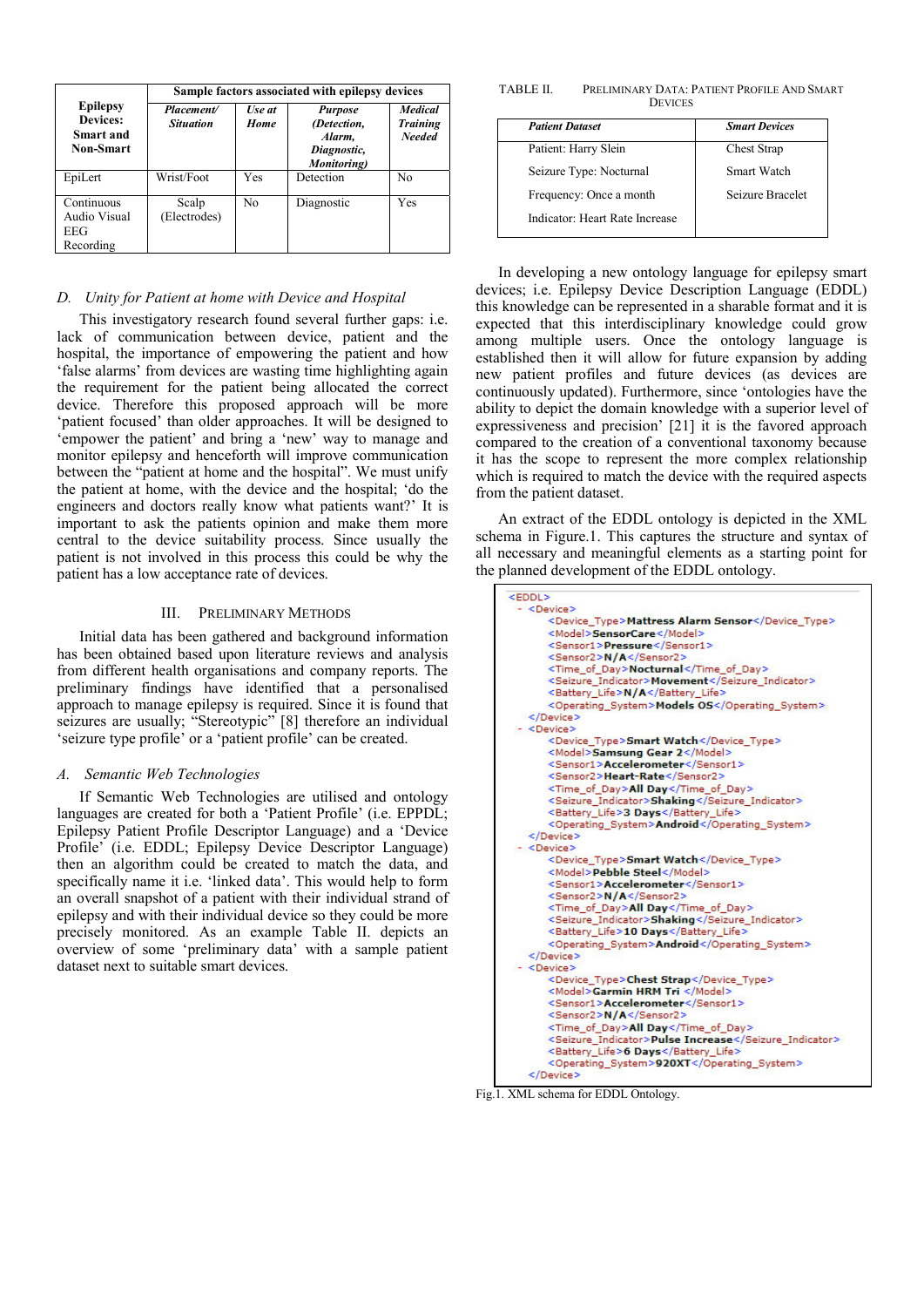## *B. Investigating Wearable Sensors*

Recently it is found that it is the sensors, and their 'position' (worn by the patient) more than the actual smart devices that should be examined. During these preliminary investigations it is also found that the focus should be on how patients exhibit behavior, rather than any actual "testing" of devices. When experimenting it is therefore important to choose the most accurate sensors for monitoring epilepsy; these are found to be the accelerometer and heart-rate sensors. Numerous studies have been already conducted with these sensors for epilepsy [22], [23]. Since the 'gold standard' is video-EEG monitoring (which takes place within hospitals) [8] the question here is: can the patient be just as accurately monitored at home with the accelerometer and heart rate sensor? Can the individual requirements of the patient be pinpointed? If so, is there proof that these sensors can be worn at home (a personalised approach) and be just as effective as using EEG monitoring in the hospital setting?

Keeping in mind the objective to tailor the patient's individual needs it will be vital to experiment with 'where' the device is positioned for each individual patient. i.e. one patient's indicator may be right arm therefore the sensor must be placed here. Another patient may begin shaking from right knee so therefore the sensor is placed here, refer to Figure.2.

# IV. CONCLUSION

 There is no doubt that smart devices for epilepsy will continue to develop quickly in upcoming years. Therefore, it is compulsory to find a robust and reliable technology to utilise essential smart devices and help clinicians, caregivers and the patients themselves manage and monitor these devices and this syndrome.

In this paper, an overview of how remote healthcare can be monitored using a personalised approach has been presented. There has been a focus on the lack of knowledge that healthcare professionals have about smart devices and evidence has been provided for the need for a more 'personalised approach' to monitoring long term health conditions.

In the next sections, an outline has been proposed for matching the correct patient with the correct device together with a discussion on the importance of empowering the patient.

Finally, a method for utilizing semantic web technologies has been proposed and an XML schema has been provided as a starting point for a semantic web ontology. There are promising avenues to deliver tangible outputs.

|                                                                         | <b>Patient Profile 1</b>           | <b>Patient Profile 2</b> | <b>Patient Profile 3</b>           | <b>Patient Profile 4</b> | <b>Patient Profile 5</b>    |
|-------------------------------------------------------------------------|------------------------------------|--------------------------|------------------------------------|--------------------------|-----------------------------|
| Type of Seizure                                                         | <b>Generalised Tonic</b><br>Clonic | Grand Mal                | <b>Generalised Tonic</b><br>Clonic | Partial Seizure          | Generalised Tonic<br>Clonic |
| Number of seizures Suitable for<br><b>Motion Detector Accelerometer</b> | 2 per week                         | 2 per week               | 5 or more per week                 | 1 per month              | 2 per week                  |
| Number of seizures Suitable for<br><b>Heart Rate Sensor</b>             | 5 or more per week                 | 2 per week               | 2 per week                         | 5 or more per week       | 1 per month                 |
| Number of seizures Suitable for<br><b>OTHER SENSOR</b>                  | 1 per month                        | 5 or more per week       | 2 per week                         | 2 per week               | 5 or more per week          |
| <b>Recommended Sensor</b>                                               | Accelerometer                      | <b>Heart Rate</b>        | Accelerometer                      | Audio Sensor             | Accelerometer               |
| Recommended Position of<br>Sensor                                       |                                    |                          |                                    |                          |                             |

Fig.2. Position of the Sensor.